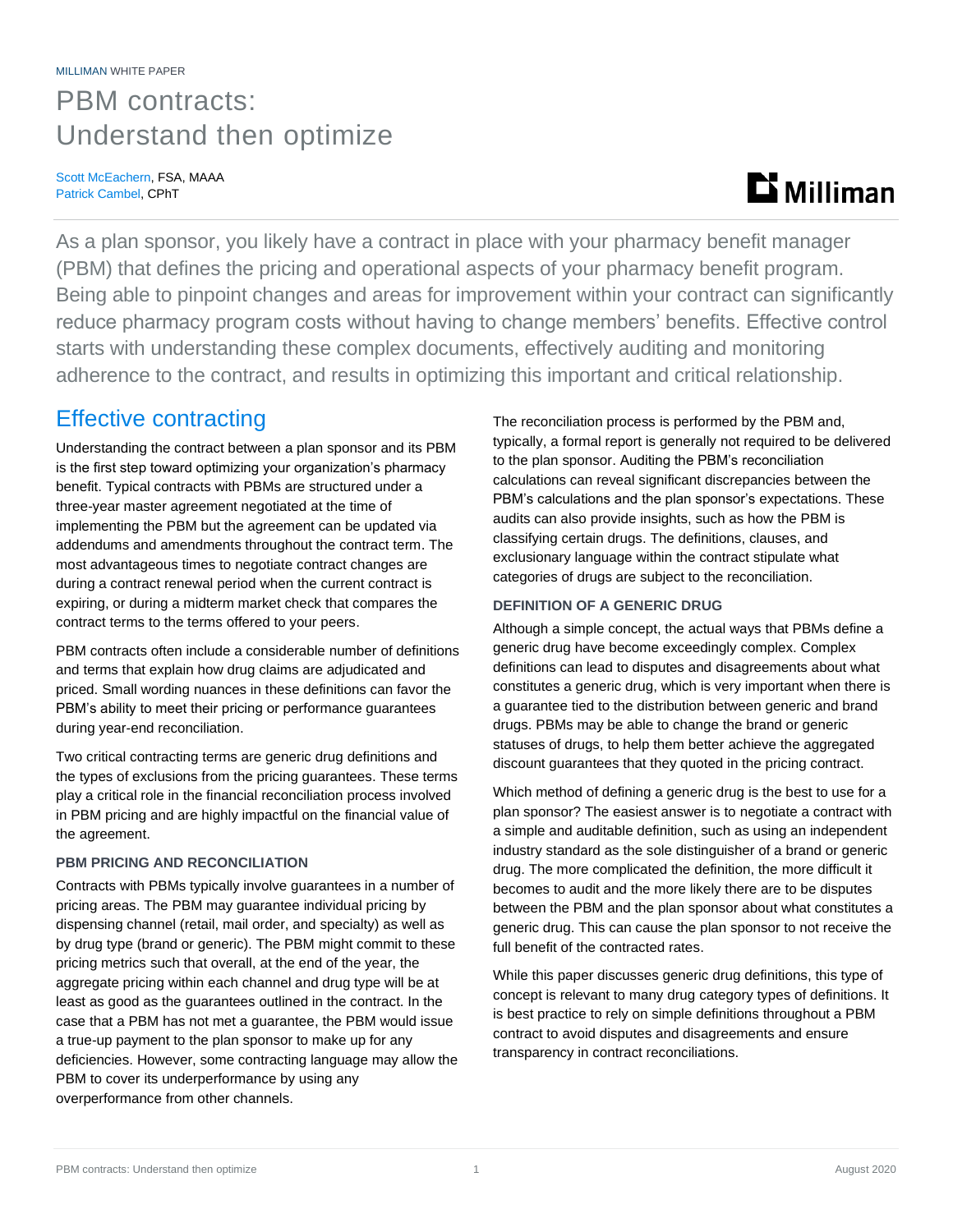#### **EXCLUSIONS**

There are many categories of drugs encompassing a pharmacy benefit program's utilization. Traditional prescription medications, limited distribution drugs (LDDs), over-the-counter (OTC) products, vaccines, physician-administered medications, specialty drugs, etc. The list is seemingly endless.

PBMs are expected to manage these categories of drugs in terms of their utilization, negotiated pricing, and manufacturer rebates. However, some categories of drugs have more complex pricing structures and therefore some PBMs will exclude them from the overall reconciliation process. These drugs may still be paid by for the plan sponsor as a covered drug, but they will not be subject to the contractual pricing guarantees.

Some common categories of excluded drugs are:

- OTC products
- Vaccines
- 340B-eligible drugs
- Compound drugs
- LDDs

When comparing pricing proposals from PBMs, plan sponsors should be aware of all exclusions to ensure a fair and equitable accounting of PBM performance. This is commonly seen with LDDs in the specialty drug channel. LDDs are typically considered rarer drugs to which PBMs have limited access and are not able to negotiate strong discounts or rebates. The LDD distinction varies by each PBM and in some cases can comprise up to 30% of total specialty drug utilization.

Consider a pricing contract from a PBM where it quotes a specialty drug rebate of \$1,000 per specialty brand drug. If this pricing contract excludes LDDs, and the LDDs are 30% of the total utilization, then the actual rebate this plan should expect to receive is \$700 per specialty brand drug.

The best way to manage exclusions within a PBM contract is to ensure understanding of whether the highest utilized categories are excluded to better project expected rebates. Negotiating little or no exclusions helps ensure that the PBM is passing through 100% of the rebates it receives on every drug, regardless of exclusion status.

## Auditing

Enforcing transparency in the plan sponsor's relationship with the PBM starts with the ability to audit the PBM's adherence to the contact. PBM auditing is an in-depth evaluation of claims processing and key financial terms. There are a number of other types of audits a plan sponsor can perform, including implementation (when changing PBMs), pass-through rebate,

operational, and other targeted audits. PBMs normally define all audit rights and limitations in the PBM contract and plan sponsors must initiate the audit.

Plan sponsors should confirm that their pharmacy claims are processed according to their *intended* plan designs. A plan's benefit intent can often get lost in translation when filling out a PBM's implementation and change forms.

Plan sponsors should also audit key financial components in the PBM contract. PBM contracts typically include financial guarantees for discounts off the average wholesale price (AWP), dispensing fees, administration fees, and rebates. All of these pricing components impact the pharmacy costs and trends. The audit should compare the guarantees in the PBM contract to the actual pricing achieved by the PBM by carefully evaluating the following:

- Categorization definitions that are used (e.g., generic and brand definitions)
- Claims excluded from the guarantees
- Reconciliation calculation methodologies (e.g., allowing a surplus in one guarantee to offset a deficiency in another guarantee)

All of the plan sponsor's claims data should be included in this analysis (compared to solely "sampling" a few claims), and any instance where the PBM does not achieve the contract guarantees should be presented to the PBM for remediation. An audit may also result in an opportunity to renegotiate terms to clarify definitions, exclusions, and other ambiguous or unfavorable terms. Auditing a PBM often results in a positive return on investment (ROI) for plan sponsors as well as granting much-needed peace of mind knowing that the many facets of a pharmacy program are being administered correctly.

#### **ONGOING MONITORING**

Plan sponsors should be vigilant in monitoring pharmacy claims experience. Unlike an audit, plan sponsors should perform monitoring more regularly (e.g., on a monthly or quarterly basis). During this process, plans should evaluate cost and utilization trends and identify any irregularities such as unexpected increases and/or decreases.

Ongoing, frequent monitoring allows for rapid identification of experience materializing differently from expected. Monitoring is especially important when plan sponsors implement changes to their pharmacy benefit plans.

Ongoing monitoring helps plan sponsors be proactive in identifying emerging trends and evaluating whether changes to plan benefits are achieving the desired outcomes. This ultimately results in optimal member satisfaction, pharmacy program outcomes, and delivery of care.